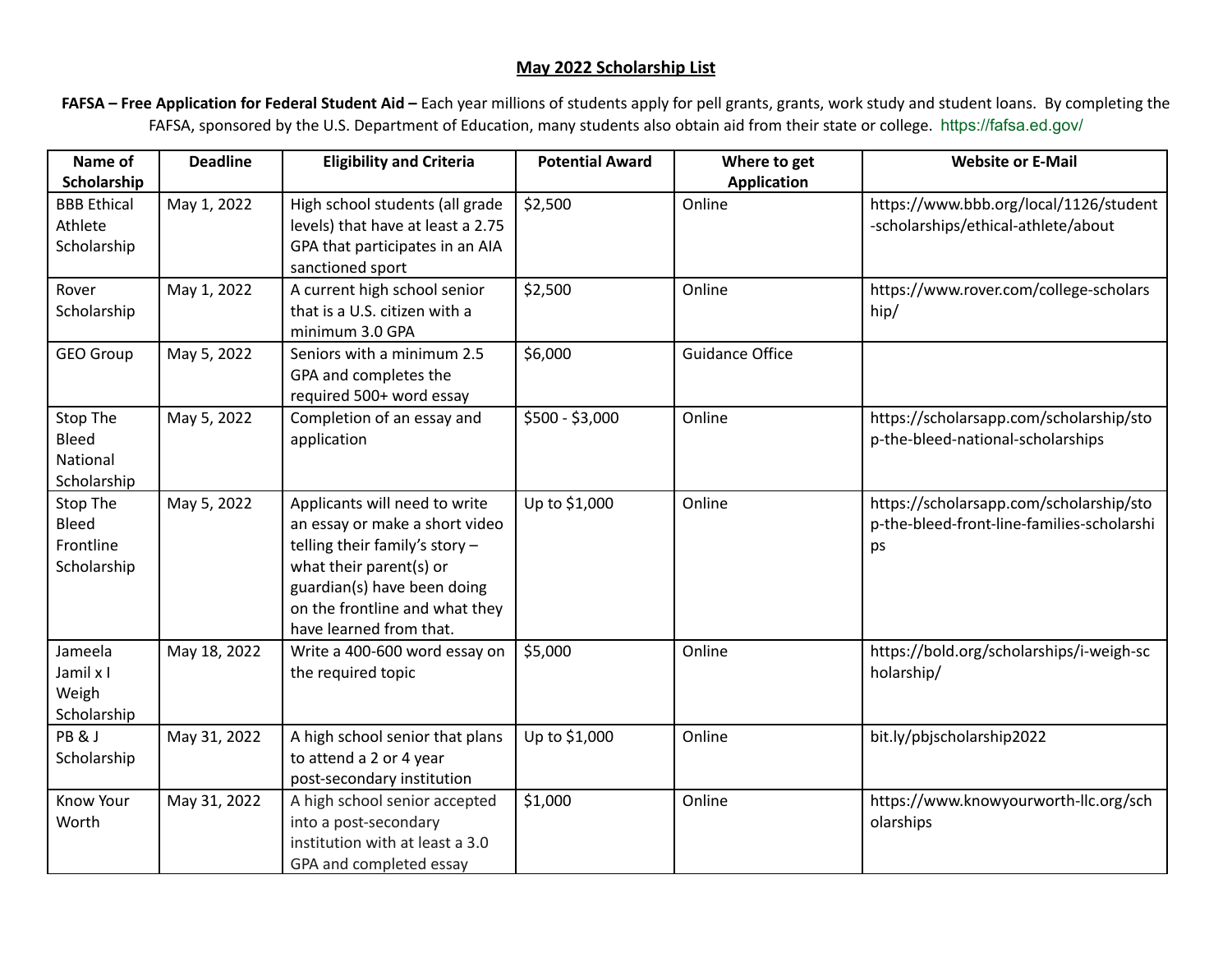| <b>Full Circle</b><br>Scholarship                  | May 31, 2022                                | Any Native American U.S.<br>citizen that is a member or<br>descendant of a state or<br>federally recognized tribe with<br>at least a 2.0 grade point<br>average, and enrolled as a<br>full-time student can apply for<br>a scholarship. | \$15,000                                                        | Online | https://collegefund.org/students/scholar<br>ships/                      |
|----------------------------------------------------|---------------------------------------------|-----------------------------------------------------------------------------------------------------------------------------------------------------------------------------------------------------------------------------------------|-----------------------------------------------------------------|--------|-------------------------------------------------------------------------|
| ConnectHER<br>Film Festival                        | June 1, 2022                                | Please see film entry rules                                                                                                                                                                                                             | $$1,000 - $5,000$                                               | Online | https://connectherfilmfest.org/submit/                                  |
| Dougherty<br>Foundation                            | June 4, 2022                                | An Arizona high school student<br>that will attend one of the<br><b>Foundation Partner Schools</b><br>(see website for list)                                                                                                            | $$1,000$ for<br>Community College,<br>\$2,000 for<br>University | Online | https://doughertyfoundation.academicw<br>orks.com/opportunities/12      |
| <b>Big Sun</b><br>Athletics                        | June 19, 2022                               | Current high school senior<br>student athletes                                                                                                                                                                                          | \$500                                                           | Online | https://bigsunathletics.com/index.html                                  |
| Probo<br>Medical<br>Scholarship                    | June 21, 2022                               | Seniors with a minimum 3.0<br>GPA with a submitted 1,500<br>word essay                                                                                                                                                                  | \$500                                                           | Online | https://www.probomedical.com/probo-<br>medical-scholarship/             |
| Navigate<br>Your Future                            | June 24, 2022                               | A senior in high school<br>planning a career in the<br>general aviation field, enrolled<br>or accepted into an<br>aviation-related program at an<br>accredited college or university                                                    | \$2,500                                                         | Online | https://www.nata.aero/scholarships/navi<br>gate-your-future-scholarship |
| Future of<br>Sports                                | June 30, 2022                               | Completed application with<br>official high school transcript                                                                                                                                                                           | \$1,000                                                         | Online | https://www.lineups.com/articles/schola<br>rship-application/           |
| Salemy High<br>School<br>Scientific<br>Scholarship | June 30, 2022                               | A high school senior that has<br>been accepted to and will<br>attend a 2- or 4-year<br>college/university with an<br>interest in the sciences                                                                                           | \$1,000                                                         | Online | https://www.drsalemy.com/scholarship                                    |
| College<br>Board                                   | Various<br>deadlines for<br>different steps | Complete 6 college planning<br>steps for 6 separate chances at<br>\$500. When you finish all 6,<br>you'll be entered into a<br>drawing for a \$40,000<br>scholarship, but you can still                                                 | \$500 - \$40,000                                                | Online | https://opportunity.collegeboard.org/                                   |